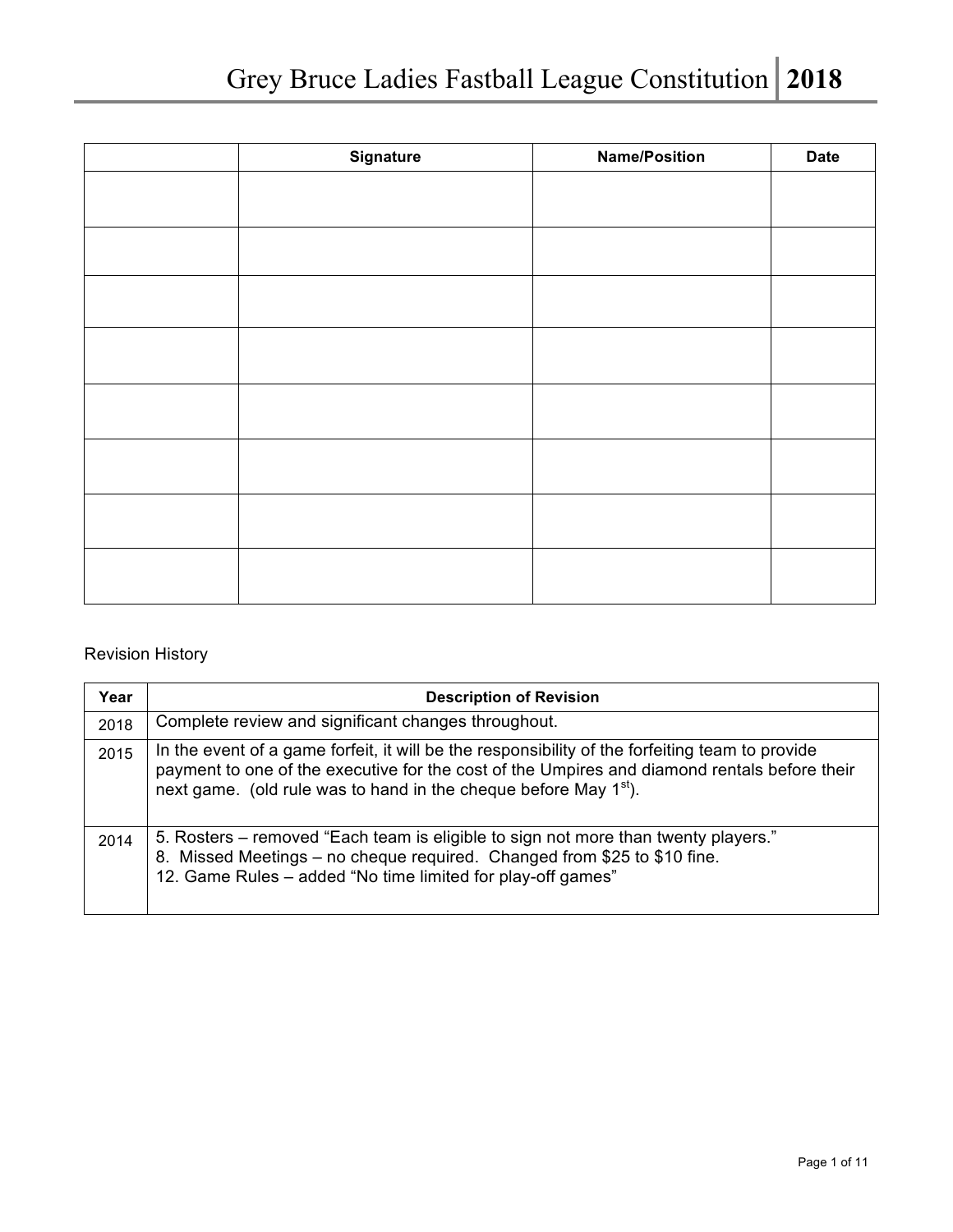## **Table of Contents**

| 1.0 |  |
|-----|--|
| 1.1 |  |
| 1.2 |  |
| 2.0 |  |
| 2.1 |  |
| 2.2 |  |
| 2.3 |  |
| 2.4 |  |
| 3.0 |  |
| 3.1 |  |
| 3.2 |  |
| 3.3 |  |
| 3.4 |  |
| 3.5 |  |
| 4.0 |  |
| 4.1 |  |
| 5.0 |  |
| 6.0 |  |
| 6.1 |  |
|     |  |
|     |  |
|     |  |
|     |  |
|     |  |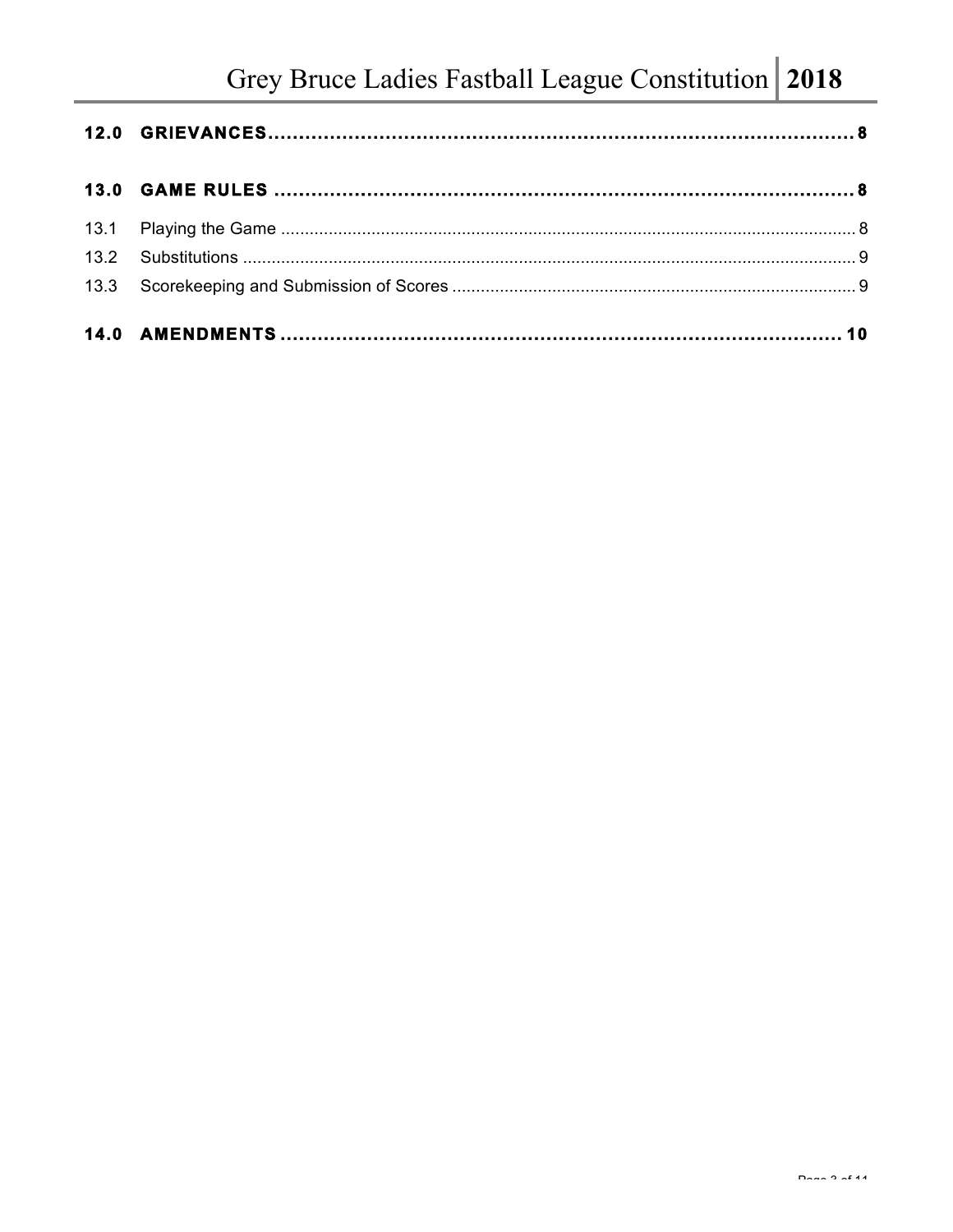## **1.0 GENEARL TERMS AND DEFINITIONS**

#### **1.1 Membership**

Membership in the League will be composed of those teams that agree to abide by the Constitution and by-laws set forth by the League. Membership of players and teams are valid for the current year only. Teams wishing to obtain membership shall confirm entry at/or immediately following the Annual General Meeting.

#### **1.2 Executive**

The Executive will consist of at least one (1) representative from each team. Each team will be permitted only one (1) vote. A team representative must be present at each League meeting. There will be a financial penalty to any team that does not provide a representative to a League meeting (see 6.0 Fee's).

The team representative will be responsible for making decisions on behalf of their team. Decision criteria is considered 51% majority vote. If time does not permit an in person meeting/voting, email voting is acceptable.

#### **2.0 OFFICERS OF THE EXECUTIVE**

There will be four (4) Officers of the Executive and will be as follows;

- President
- Vice President
- Treasurer
- Secretary

Officer positions will be determined by way of rotation by team. See Appendix A for past rotation. All Officers of the Executive shall be elected for a minimum two year period. Presidential terms start on odd years. Treasurer terms start on even years. Officers shall be voted upon at the Annual General Meeting by the Executive.

Officers not carrying out their assigned duties may be relieved of their position in the following manner;

- A special meeting will be called by the President (or Vice President if the Officer to be relieved is the President).
- A three quarters (3/4) majority vote is required by those in attendance at the meeting.
- A replacement may be appointed by the remaining Executive to fill the vacant position.

#### **2.1 Duties of the President**

- Responsible for calling and chairing all league meetings
- Appoints any special committees
- Represents the Organization to external parties
- Casts a tie-breaking vote only
- Has the power to enforce the constitution and by-laws of the Organization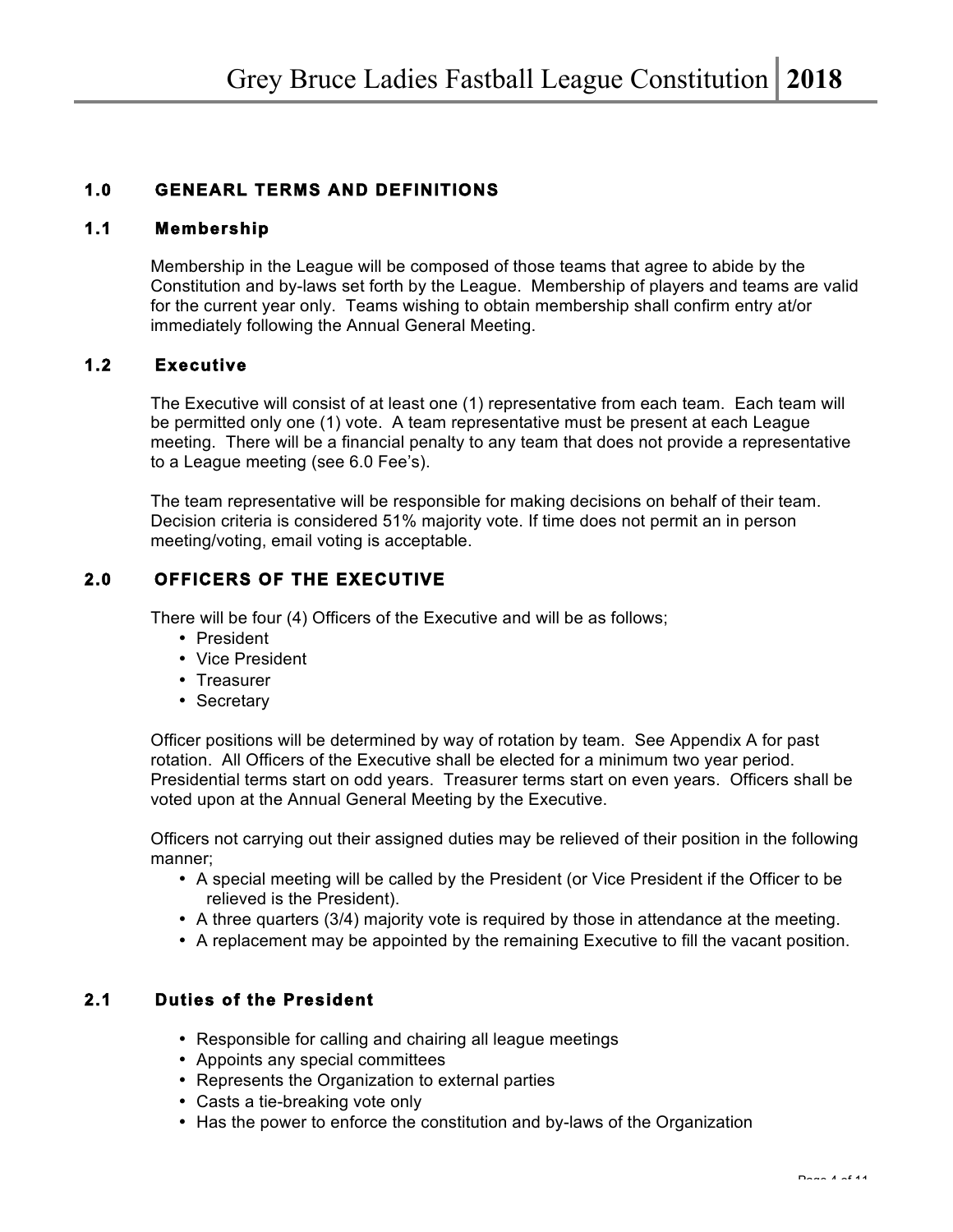• Administers the funds of the League in conjunction with the League's Treasurer and/or **Secretary** 

#### **2.2 Duties of the Vice President**

• In the absence of the President, the Vice President shall have an exercise the powers of the President.

#### **2.3 Duties of the Secretary**

• Shall record and promptly submit the minutes of the Executive Meetings to the President.

#### **2.4 Duties of the Treasurer**

- Keep an accurate record of all monies received and disbursed by the league.
- Prepare a financial statement for presentation at the Annual General Meeting and at each Executive meeting.
- Shall pay all bills and other obligations contracted in the name of the Organization by cheque only. Cheques drawn on the Organization bank account must be signed by at least two (2) of the following; Treasurer, President, Secretary or any person designated by the Executive.
- Maintain team rosters and any additional paperwork.

### **3.0 NON-OFFICER OF THE EXECUTIVE POSITIONS**

#### **3.1 Duties of the Team Representatives**

- Produce and submit team roster
- Maintain copy of League Constitution and have available at all games

#### **3.2 Duties of the Statistician**

- Receives all game scores and applicable statistics
- Provides invoice for late stats submission
- Reschedules games as outlined in section 7.0 Cancelled Games
- Maintain communication with local media regarding schedule changes

#### **3.3 Duties of the WebMaster**

- Upload scores to GBLFL website
- Maintain content on GBLFL website

#### **3.4 Duties of the Scheduler**

- Produce regular season schedule in conjunction with the guidelines outline in section 10.0 Schedule.
- Ensure applicable timeslots are allocated for reschedule games in the regular season schedule.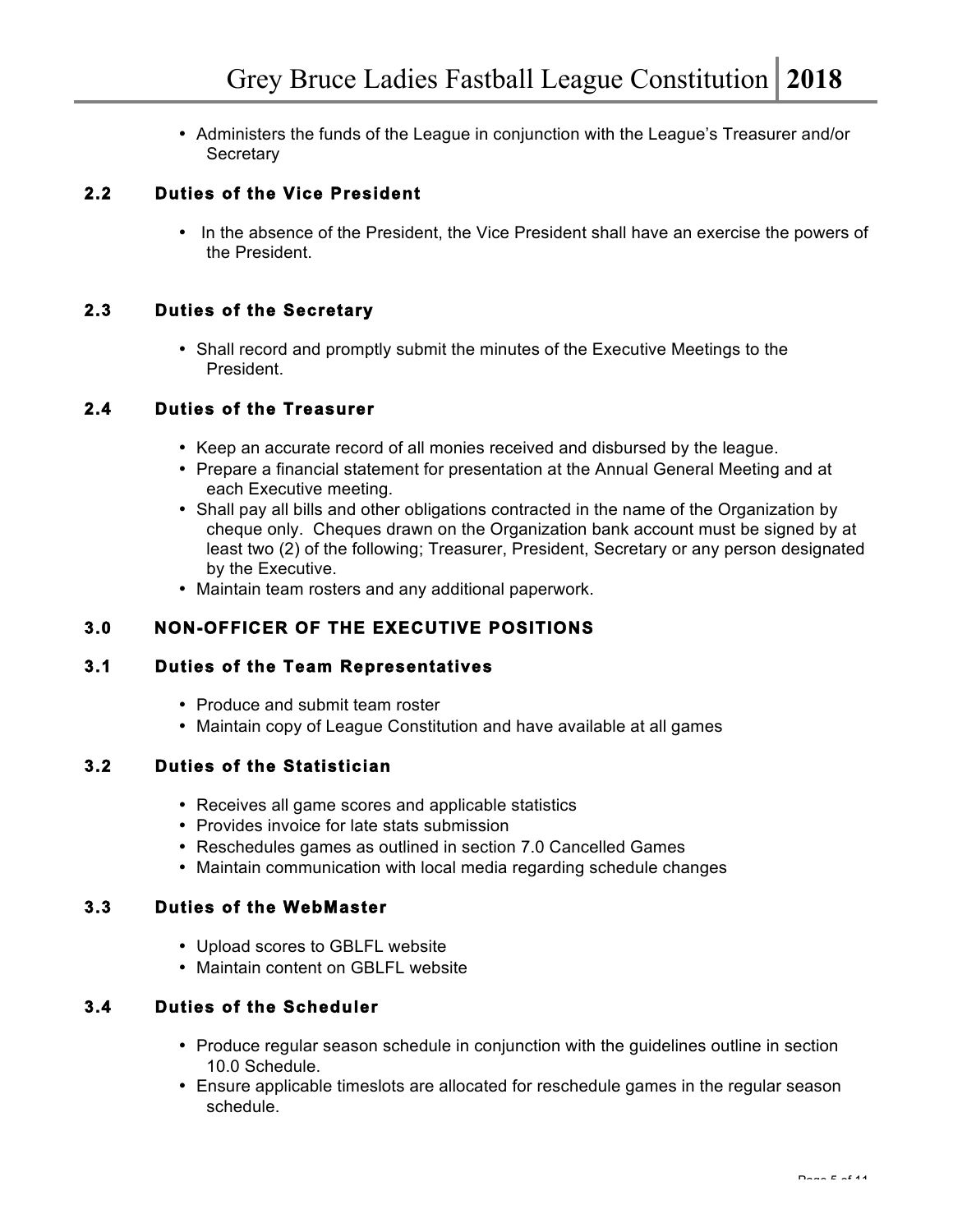#### **3.5 Grievance Committee**

The Grievance Committee will be made up of Team Representatives and Executive members not involved in the dispute. Its duties are to consider suspensions, protest and disputes. See section 12.0 Grievances.

#### **4.0 ANNUAL GENERAL MEETING**

The annual general meeting of the Organization shall be held in March.

#### **4.1 Order of Business**

- Minutes of the last annual meeting
- President's written report
- Presentation of the financial statement
- Old business (matters pertaining to last year)
- Election of Officers
- Amendments of the Constitution and By-Laws
- New business (matters pertaining to the future)
- Adjournment

#### **5.0 ROSTERS**

Final rosters are due June 15th of the current year and must include first and last names. Any alterations and/or addition to the player's list after June 15th must be approved by the Executive.

Any player not on the final roster will be considered an illegal player. Implications of using an illegal player are outlined in Section 8.0.

#### **6.0 FEES**

League fees will be paid in two installments, with the amount pre-determined by the Treasurer. Teams must remit payment to the Treasurer as defined at the Annual General Meeting. If insurance fees are required, they will be paid to the Treasurer by June 15th.

In order to play in play offs; all teams must be in good financial standing with the league.

#### **6.1 Missed Meetings**

All teams must have one (1) team representative present at each league meeting . Teams will be fined \$10 for missed meetings. The Treasurer shall be responsible for notifying the team representative of the applicable fine(s).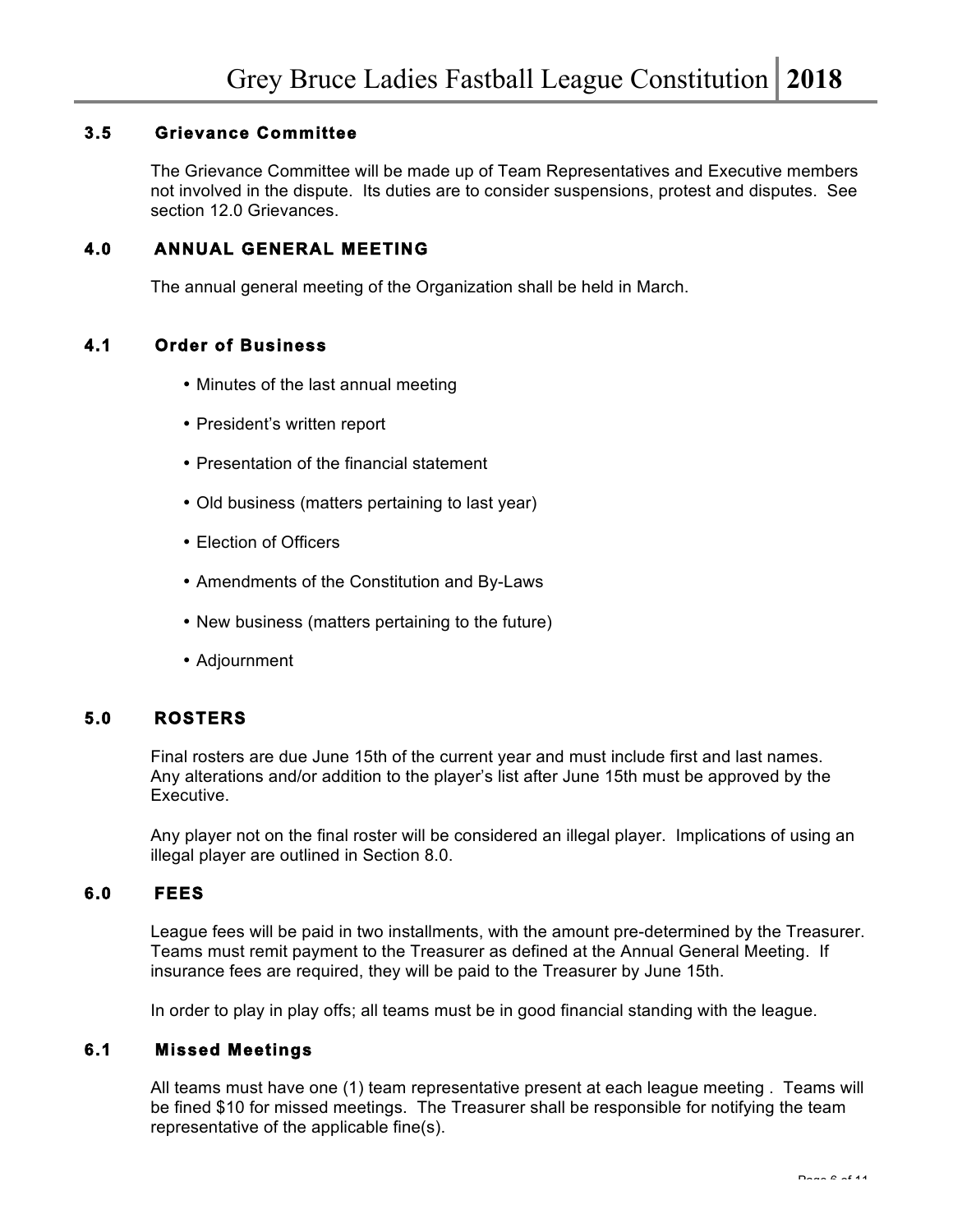#### **7.0 CANCELLED GAMES**

There are only three circumstances in which a game can be cancelled; (1) inclement weather, (2) mechanical failure, (3) funeral/death or (4) an emergency or unforeseen circumstances as approved by the Executive.

Teams responsible for the games cancellation must contact the following; umpires, opposing team representative, diamond representative, WebMaster, President and Statistician.

In the event of cancellation due to any of the aforementioned circumstances, games will be rescheduled into the "rescheduled game" timeslots in sequential order. Every reasonable attempt will be made to avoid scheduling one team with three games in a single week. If a team is not able to field a team in their assigned timeslot, that game will be considered a forfeit.

#### **8.0 FORFEITED GAMES**

In the event of a cancellation which does not meet the three outlined criteria above, the game will be considered a forfeit. If a team forfeits a game with less than 24 hours' notice, it will be the responsibility of the forfeiting team to provide payment to the Executive in the amount of \$150 to cover the cost of the umpires and diamond rentals. Forfeits with greater than 24 hours' notice are not subject to financial penalty, but any applicable points will be awarded to the opposing team.

Should an illegal or non-rostered player be used, that team shall automatically forfeit that and any other games that player was used in. Non-rostered players are not covered under the league's insurance policy, and thus unable to play.

Should a team fail to provide a minimum of eight (8) players at game time, that team will forfeit any applicable points. Teams can play with eight (8) players without any penalties. Teams may mutually agree to lend players to opposing team to utilize the diamond and umpires as an exhibition game, and no applicable fees will be charged.

#### **9.0 COMMUNICATION**

All communications related to league business shall be communicated through an Officer of the Executive, or Executive member.

#### **10.0 SCHEDULE**

Regular season schedule shall be produced immediately following confirmation of teams. Schedule shall be distributed to all team representatives by May  $1<sup>st</sup>$  such that teams can review and identify any conflicts. Once the schedule is struck (no later than May  $10<sup>th</sup>$ ), all items addressed in section 8.0 Forfeits, are applicable. Schedule will be made public on the website after approved by the executive.

#### **11.0 TIME FRAMES**

Cancellation due to weather must occur at least two hours prior to game time. The home team is responsible for cancelling the game.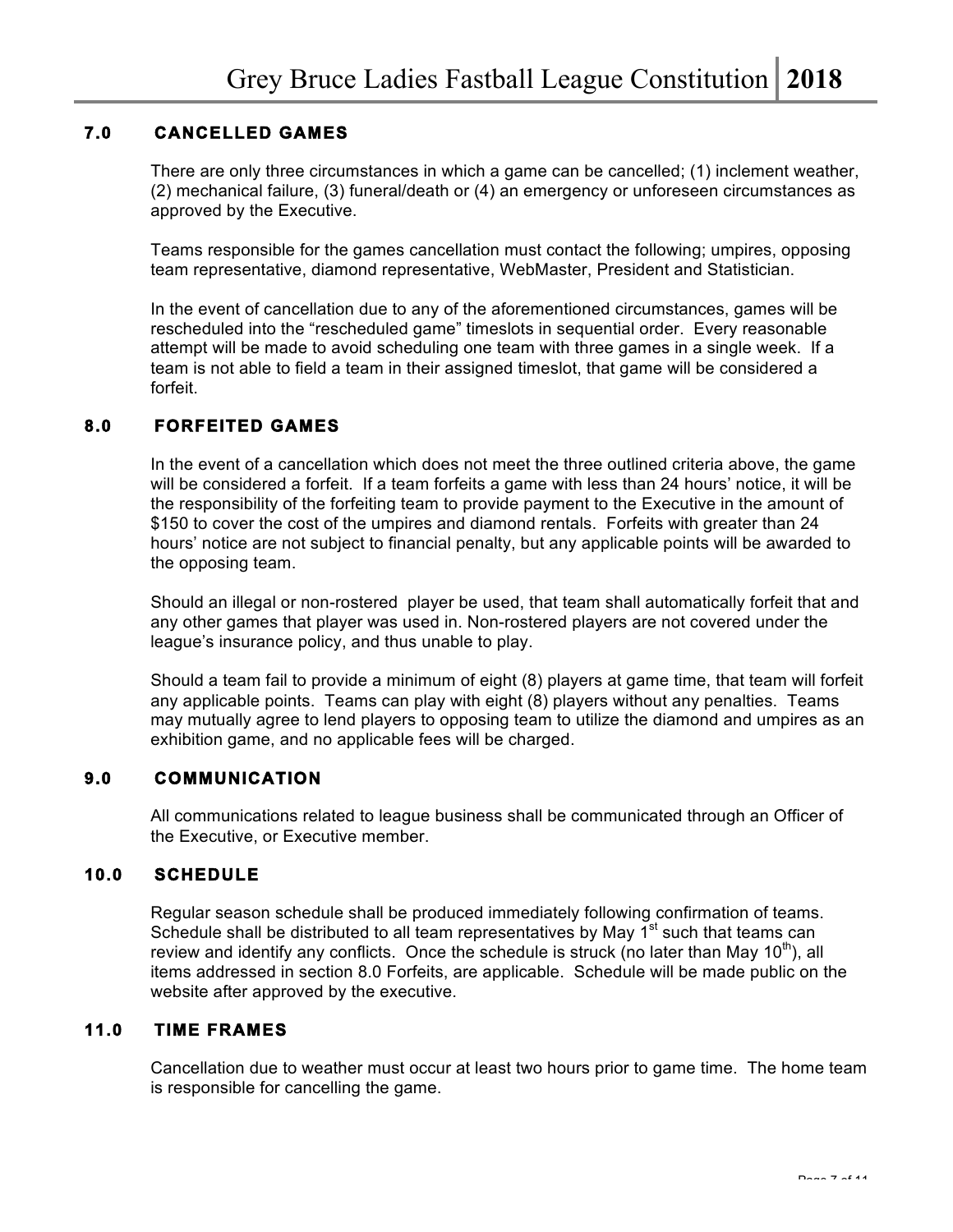The team cancelling/forfeiting the game is required to notify the umpires, the other team, diamond representative, Statistician and WebMaster. The game rescheduler or president will provide the date, time and location of when the cancelled game will be played.

#### **12.0 GRIEVANCES**

Any grievances against another team or player(s) must be submitted in writing to the President and/Secretary. The League Officers will review the complaint and vote on whether or not the grievance is valid. If valid, the Officers will then request the Executive to review the team and/or player(s) membership. This is not a protest.

#### **13.0 GAME RULES**

The Grey Bruce Ladies Fastball League will be governed under the rules set out each year by the Softball Canada rule book, with the exception of the rules as follows; With two (2) out and the offensive catcher safely on First, Second or Third base and the play dead. Time will be called and the catcher/base runner will be replaced with the Offensive team's last out.

Batters hit by the pitcher: the pitcher will be warned by the Umpire after the third time, and on the fourth hit batter, the pitcher will be removed from the pitching position for the remainder of that game.

The pitching distance will be 43 feet, and the base distance will be 60 feet .

There will be no new inning started after 1 hour, and 20 minutes from start of play.

The first four innings, there will be a maximum of five (5) runs per inning. Commencing the fifth inning and any innings thereafter, shall be considered open.

The first inning will be three warm-up pitches allowed and one pitch each inning thereafter or at the umpires discretion. Warm up balls on the infield are permitted for the first inning only.

Mercy rules shall be ten (10) runs after five (5) innings and any complete inning thereafter.

Umpires and coaches are to keep their teams hustling off and on the field between innings. Time limit will not be in effect for play-off games.

A completed game is defined as any game which has incurred four complete innings of play.

#### **13.1 Playing the Game**

Any team and/or player(s) taking legal action against the League, its Officers or Executive will be immediately suspended from the League for the remainder of the playing year.

Any player ejected from a game by the Umpire for rough play or fighting will automatically receive a three (3) game suspension. Any player ejected for rough play or fighting will also come under review by the League for their membership and may result in suspension of their League membership.

Uniforms are not necessary but teams should be wearing ball shirts or shirts of similar colour is encouraged. Any changes to team jersey colour shall be approved by the league at the Annual General Meeting.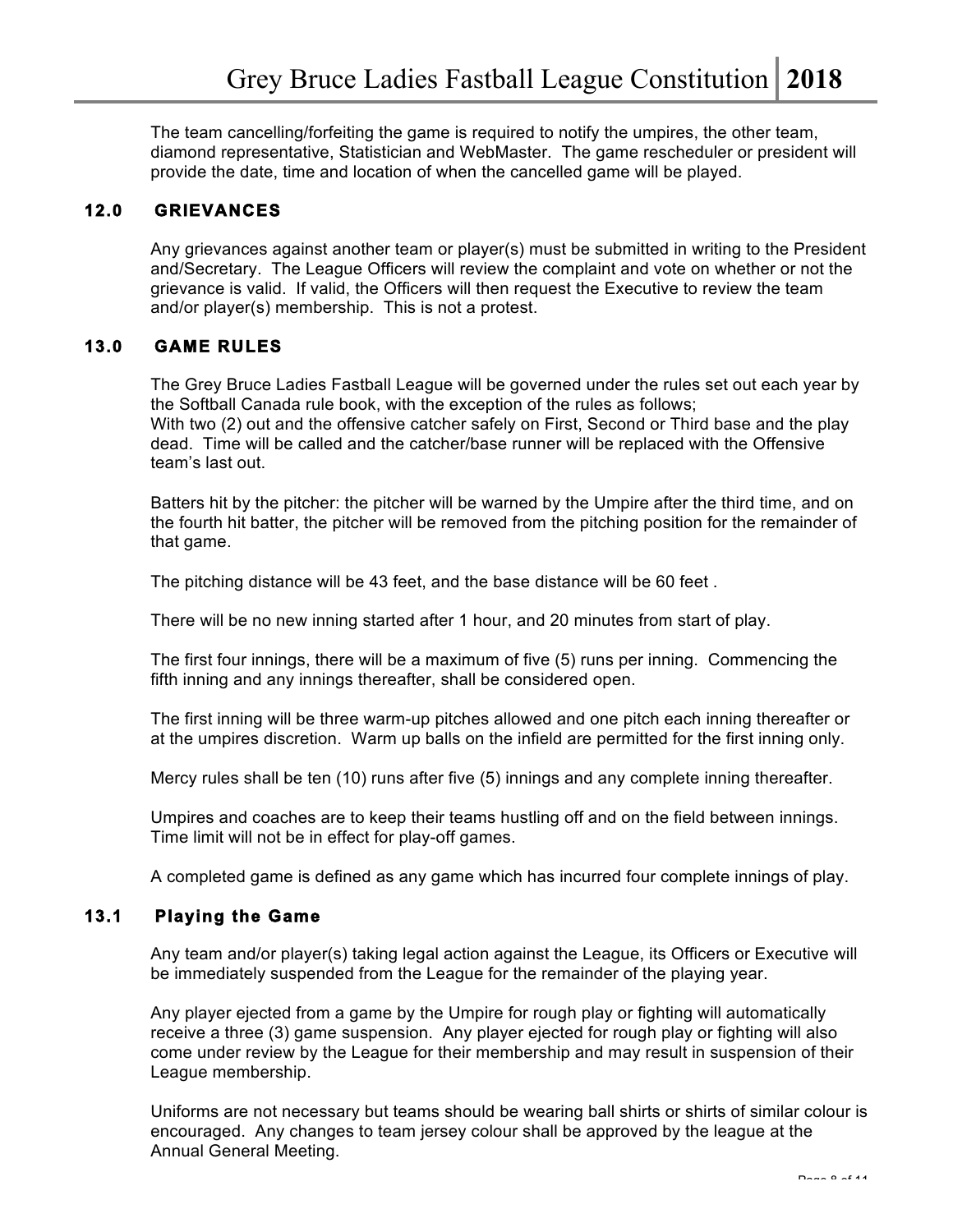A player must play in a minimum of four (4) regular season games to be eligible to play in League playoffs. Veteran players that are unable to play their required minimum number of games due to pregnancy or injury will be subject to a vote to determine eligibility to play in playoffs.

Teams starting with nine (9) players shall continue the game without penalty if a player is taken out of that game due to injury.

#### **13.2 Substitutions**

Substitute runner rule: unless an injury has occurred during the game, the need for a substitute runner must be declared at the plate prior to the game start. In this case, that person requiring a substitute runner MUST stop at first base. If the runner passes first and rounds to second, they are called out. At this point, play is dead and those who have advanced must return to their base(s).

Another option is to play with nine or ten players and make substitutions as per Softball Ontario rules.

Unlimited Substitution Rule: Unlimited substitution of defensive players is an option for all games, but is not mandatory.

#### **13.3 Scorekeeping and Submission of Scores**

Full names (last name and first initial acceptable) must be used on the score sheet. Teams will be required to have score sheets from the regular season available for the yearend play-offs in case score, game or player verification is required.

Scores must be submitted by the winning team to the website via email greybruceladiesfastball@gmail.com and news@bayshorebroadasting.ca and osst.sports@sunmedia.ca within 48 hours of the game.

In the case of a tie, it is the home team's responsibility to report the score.

Failure to submit your score within the 48 hour time frame will result in a \$10.00 fine made payable to the Grey Bruce Ladies Fastball League.

During the regular season the following point procedure will apply:

- Win 2 points
- Tie  $-1$  point
- Loss 0 points
- Forfeit win goes to the non-offender

If teams are tied for positioning at the end of the season, the following procedure will apply in order to break the tied;

- Team with the most wins places higher, if still tied then
- Team with best record for/against team(s) tied with will place higher, if still tied then
- Team with the best runs for/against team(s) tied with will place higher, if still tied then
- A toss of coin will decide which team will place higher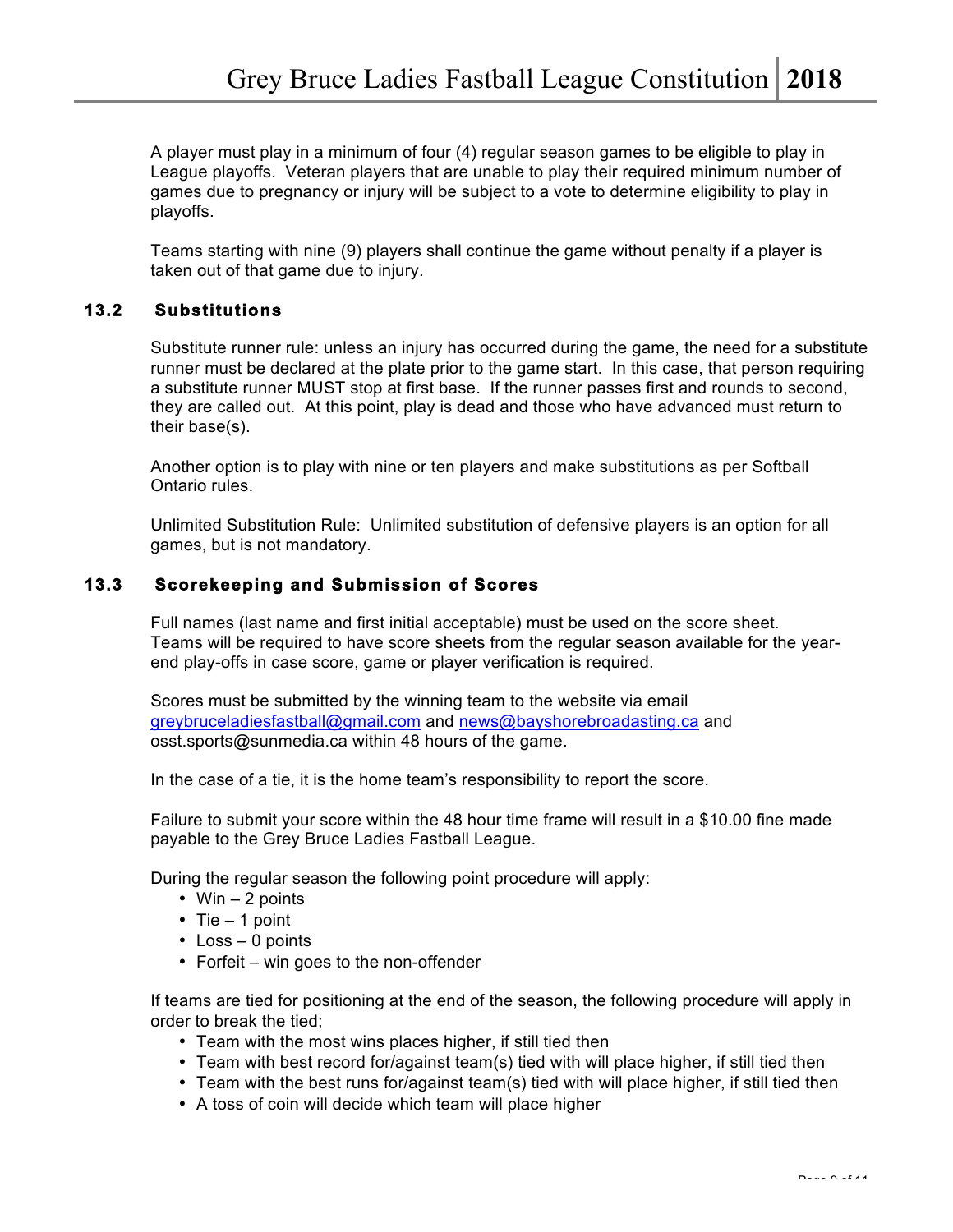## **14.0 AMENDMENTS**

No amendments and/or alterations shall be made to any part of this constitution and by-laws except by a two-thirds majority vote of members present and in good standing at the Annual General Meeting. Any problems not covered by the constitution and by-laws will be solved by organization's Officers and Executive under the control of the President.